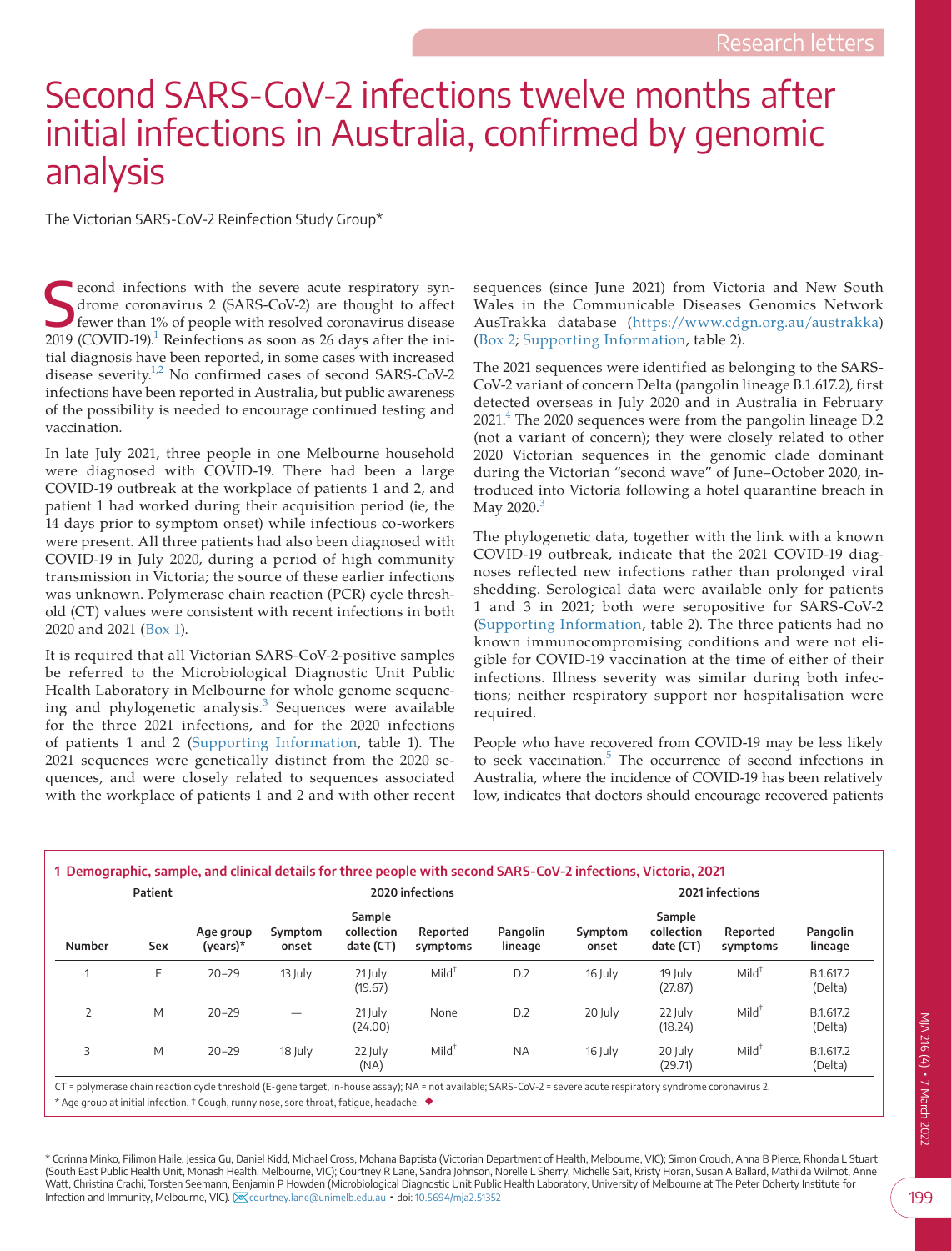## <span id="page-1-0"></span>**2 Maximum likelihood phylogenetic tree of SARS-CoV-2 sequences from Australia and New Zealand and for three people with second SARS-CoV-2 infections, Victoria, 2021\***



SARS-CoV-2 = severe acute respiratory syndrome coronavirus 2. \* The phylogenetic tree, prepared using the ggtree package (version 2.4.1) in R 4.0.4, Includes all available sequences from Victoria and all publicly available sequences from other Australian states and New Zealand, to 6 August 2021. Sequences with less than 95% genome coverage are excluded. Highlighted areas indicate sequences identified as variant of concern Delta (red) or D.2 (green) pangolin lineages. Branches containing sequences from patients 1, 2 or 3 are expanded in the insets, and the tree tips are coloured by sequence source. Median pairwise genetic distances are provided in the [Supporting Information](#page-2-2), table 3.This figure is available in high-resolution at [https://](https://github.com/MDU-PHL/COVID19-paper/blob/master/reinfection/Box2_HighResolution.pdf) [github.com/MDU-PHL/COVID19-paper/blob/master/reinfection/Box2\\_HighResolution.pdf](https://github.com/MDU-PHL/COVID19-paper/blob/master/reinfection/Box2_HighResolution.pdf) ◆

to be vaccinated, and that public awareness of the possibility of reinfection should be promoted to encourage vaccination, testing, and protective behaviours.

**Acknowledgements:** This investigation was funded by the Victorian Government, and by the National Health and Medical Research Council through the Medical Research Future Fund (MRF9200006). We acknowledge and thank Australian SARS-CoV-2 diagnostic and sequencing laboratories for their contributions to this research.

**Ethics approval:** The reported data were collected in accordance with the Victorian Public Health and Wellbeing Act 2008, and the University of Melbourne Human Research Ethics Committee approved the study (study number 1954615.4). The three patients provided written consent for the use of their data in this publication.

**Data sharing:** All SARS-CoV-2 sequence data have been uploaded to the Global Initiative on Sharing All Influenza Data (GISAID; <https://www.gisaid.org>); the sequence numbers are included in the [Supporting Information](#page-2-2), table 1.

**Competing interests:** No relevant disclosures. ■

Received 13 August 2021, accepted 4 November 2021

© 2021 The Authors. Medical Journal of Australia published by John Wiley & Sons Australia, Ltd on behalf of AMPCo Pty Ltd.

This is an open access article under the terms of the Creative Commons Attribution-NonCommercial-NoDerivs License, which permits use and distribution in any medium, provided the original work is properly cited, the use is non-commercial and no modifications or adaptations are made.